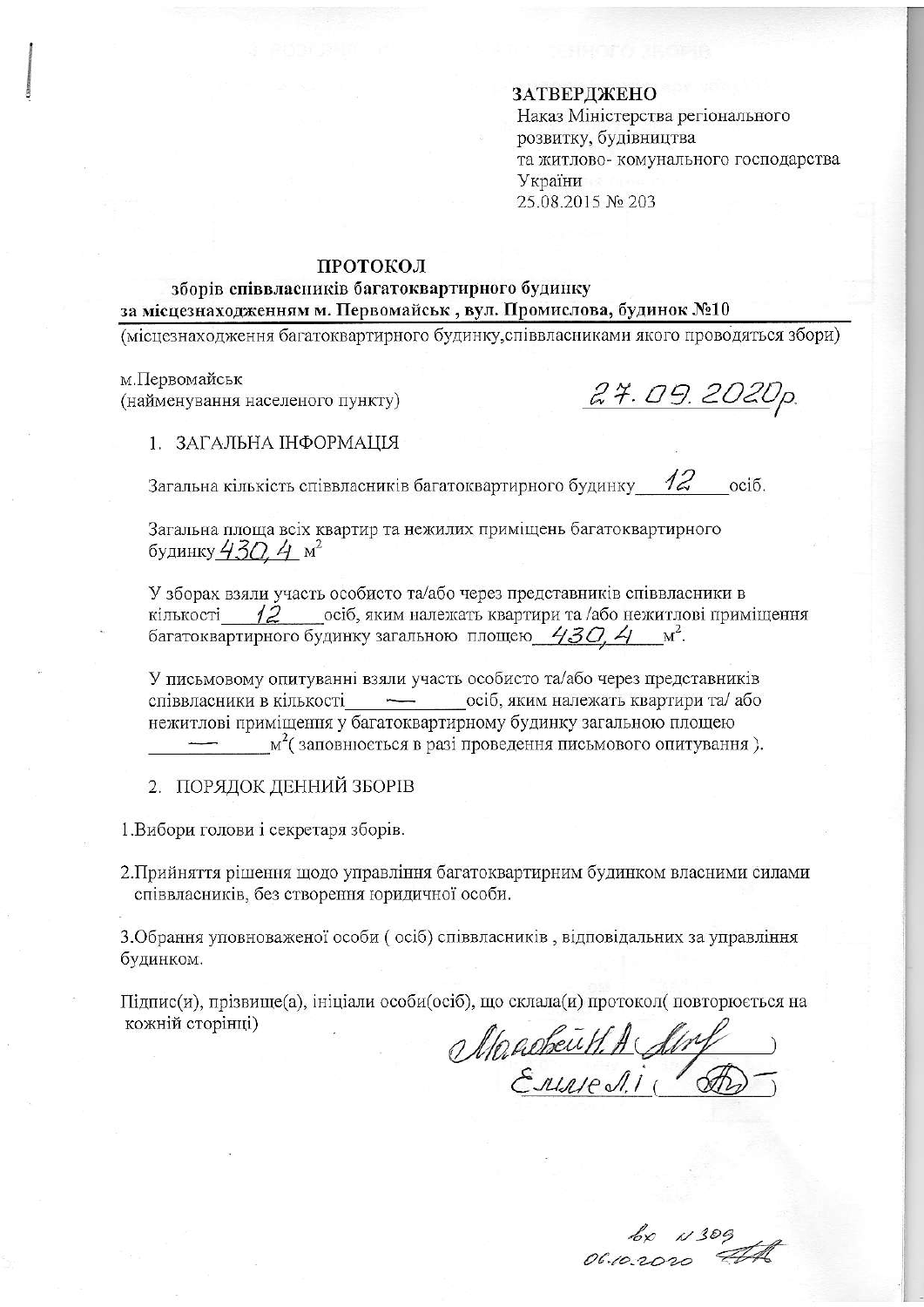# 3. РОЗГЛЯД ПИТАНЬ ПОРЯДКУ ДЕННОГО ЗБОРІВ

Питання порядку денного 2: Прийняття рішення щодо управління багатоквартирним будинком<br>власними силами співвласників, без створення юридичної особи Пропозиція, яка ставиться на голосування щодо порядку денного: управління будинку здійснювати власними силами без створення юридичної особи

| N <sub>2</sub><br>3/n | № квартири<br>/нежилового<br>приміщення/ | Загальна площа<br>квартири /нежит-<br>лового приміщен./ | Прізвище, імя та по ба-<br>кові співвласника або<br>його представника | Свідотство, що під-<br>тверждує право<br>власності на квар-<br>тиру/нежит.приміщ. | Результат<br>голосування<br>"за", "проти",<br>"утримався" | Підпис співвлас-<br>ника /представ-<br>ника/ | Примі-<br>тка  |
|-----------------------|------------------------------------------|---------------------------------------------------------|-----------------------------------------------------------------------|-----------------------------------------------------------------------------------|-----------------------------------------------------------|----------------------------------------------|----------------|
| $\mathbf{1}$          | $\overline{2}$                           | 3                                                       | $\overline{4}$                                                        | 5                                                                                 | 6                                                         |                                              | $\overline{8}$ |
| 1                     |                                          | 58,3                                                    | Шитов<br>Володимир<br>Павлович<br>Шитов<br>Сергій<br>Володимирович    | Свідотство<br>право<br>власності<br>№ 457 від<br>27.10.1999                       | "3A"<br>"3A"                                              | Bleesex                                      |                |
| $\overline{2}$        | $\overline{2}$                           | 42,7                                                    | Шитов<br>Олександр<br>Володимирович                                   | Договір<br>купівлі/про-<br>дажу<br>1795323548104<br>15.01.2020                    | "3A"                                                      |                                              |                |
| 3                     | 3                                        | 48,7                                                    | Браілова<br>Вікторія<br>Володимирівна                                 | Договір<br>купівлі/про-<br>дажу<br>181666748104<br>16.10.2013                     | "3A"                                                      |                                              |                |
| 4                     | 4                                        | 62,3                                                    | Косован<br>Лідія<br>Олексіївна                                        | Свідотство<br>право влас-<br>ності<br>№ 272 від<br>17.11.1994                     | "3A"                                                      |                                              |                |
| 5                     | 5                                        | 59,0                                                    | Стрельник<br>Ларіса<br>Анатоліївна                                    | Договір<br>купівлі/про-<br>дажу<br>1333758448104<br>19.04.1018                    | "3A"                                                      | Q/1                                          |                |
| 6                     | 6                                        | 49,7                                                    | Козлов<br>Вячеслав<br>Анатолійович                                    | Свідотство<br>за зповітом<br>Nº 355/2016                                          | "3A"                                                      |                                              |                |
| $\overline{7}$        | $\overline{7}$                           | 47,9                                                    | Маковей<br>Наталія<br>Андріївна                                       | Свідотство<br>про спадчину<br>Nº 3 - 2574<br>25.11.2011                           | "3A"                                                      |                                              |                |

Голосування на зборах щодо питання денного: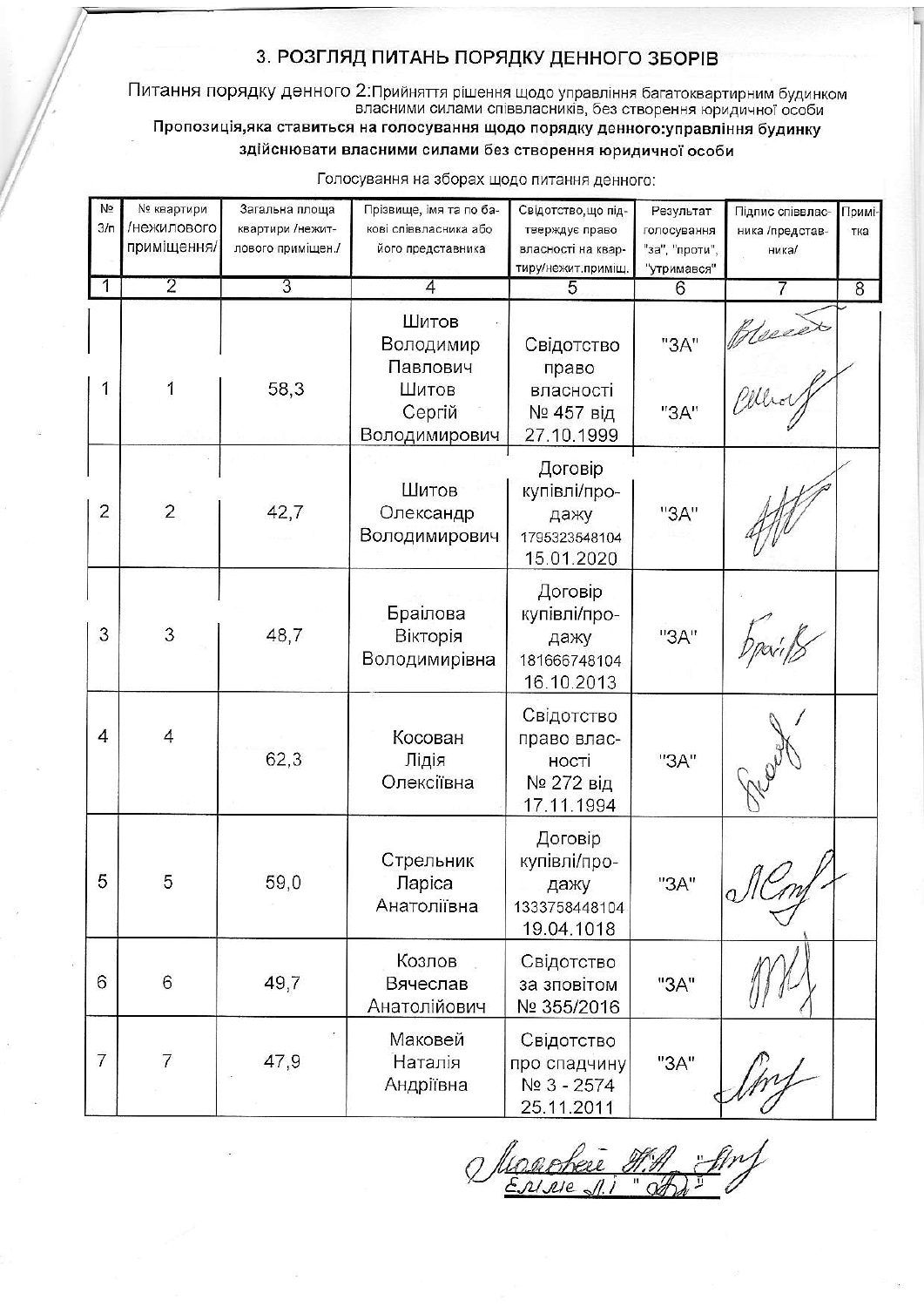|   | $\overline{2}$ | 3    | $\overline{4}$                 | 5                  | 6    | 8 |
|---|----------------|------|--------------------------------|--------------------|------|---|
|   | 91 B.U.        |      | Емме<br>Віктор<br>Казімірович  | Свідотство         | "3A" |   |
| 8 | $\,8\,$        | 61,8 | Емме<br>Людмила<br>Іванівна    | на право           | "3A" |   |
|   |                |      | Eмме<br>Сергій<br>Вікторович   | власності<br>No378 | "3A" |   |
|   |                |      | Emme<br>Світлана<br>Вікторівна | 20.08.1997         | "3A" |   |

Підсумки голосування (з урахуванням голосів, поданих на зборах співласників, і голосів співвласників, отриманих під час проведення письмового опитування, якщо таке проводиться):

| "3A"        |                    |                                |                            |  | співвласників, загальна площа квартир та/ або |  |      |
|-------------|--------------------|--------------------------------|----------------------------|--|-----------------------------------------------|--|------|
|             |                    | нежитлових приміщень становить |                            |  |                                               |  | M.KB |
| "проти"     |                    |                                |                            |  | співвласників, загальна площа квартир та/або  |  |      |
|             |                    | нежитлових приміщень становить |                            |  |                                               |  | M.KB |
| 'утримався" |                    |                                |                            |  | співвласників, загальна площа квартир та/ або |  |      |
|             |                    | нежитлових приміщень становить |                            |  |                                               |  | M.KB |
|             | "Рішення" прийнято |                                | (прийнято або не прийнято) |  |                                               |  |      |
|             |                    |                                |                            |  |                                               |  |      |

<u>Manoben H.A</u><br>Enne I.I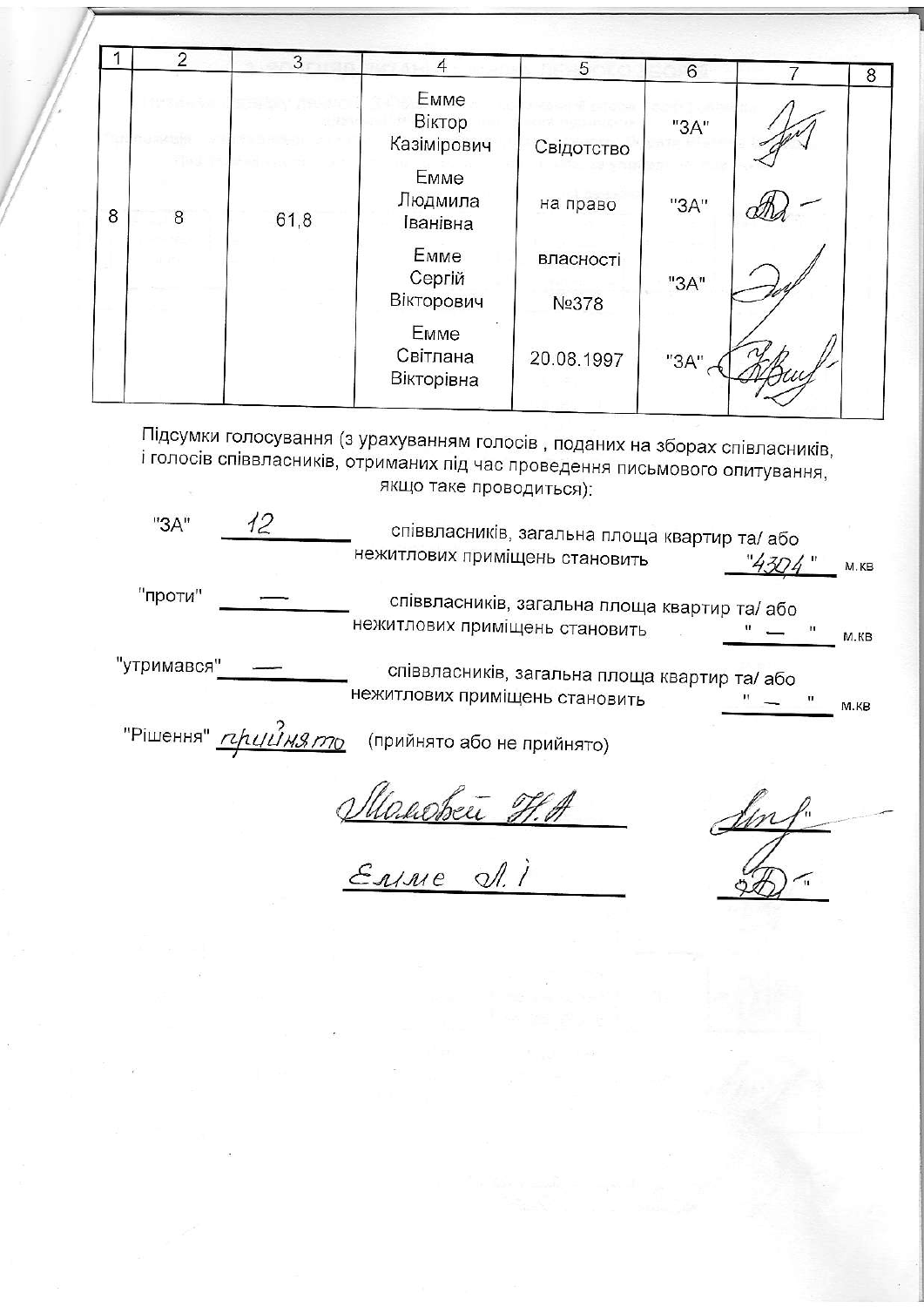## 3. РОЗГЛЯД ПИТАНЬ ПОРЯДКУ ДЕННОГО ЗБОРІВ

Питання порядку денного 3:Обрання уповноваженної особи (осіб) співвласників,<br>відповідальних за управління будинком

Пропозиція, яка ставиться на голосування щодо порядку денного: Обрати Шитова Володимира Павловича уповноваженою особою, відповідальною за управління будинком

| Nº             | № квартири     | Загальна площа    | Прізвище, імя та по ба-               | Свідотство, що під-                                            | Результат      | Підпис співвлас- | Примі-         |
|----------------|----------------|-------------------|---------------------------------------|----------------------------------------------------------------|----------------|------------------|----------------|
| 3/n            | /нежилового    | квартири /нежит-  | кові співвласника або                 | тверждує право                                                 | голосування    | ника /представ-  | тка            |
|                | приміщення/    | лового приміщен./ | його представника                     | власності на квар-                                             | "за", "проти", | ника/            |                |
|                |                |                   |                                       | тиру/нежит.приміщ.                                             | "утримався"    |                  |                |
| 1              | $\overline{2}$ | $\overline{3}$    | $\overline{4}$                        | 5                                                              | 6              |                  | $\overline{8}$ |
|                |                |                   | Шитов<br>Володимир<br>Павлович        | Свідотство<br>право                                            | "3A"           | Blace de         |                |
| 1              | 1              | 58,3              | Шитов<br>Сергій<br>Володимирович      | власності<br>№ 457 від<br>27.10.1999                           | "3A"           |                  |                |
| $\overline{2}$ | $\overline{2}$ | 42,7              | Шитов<br>Олександр<br>Володимирович   | Договір<br>купівлі/про-<br>дажу<br>1795323548104<br>15.01.2020 | "3A"           |                  |                |
| 3              | 3              | 48,7              | Браілова<br>Вікторія<br>Володимирівна | Договір<br>купівлі/про-<br>дажу<br>181666748104<br>16.10.2013  | "3A"           |                  |                |
| $\overline{4}$ | 4              | 62,3              | Косован<br>Лідія<br>Олексіївна        | Свідотство<br>право влас-<br>ності<br>№ 272 від<br>17.11.1994  | "3A"           |                  |                |
| 5              | 5              | 59,0              | Стрельник<br>Ларіса<br>Анатоліївна    | Договір<br>купівлі/про-<br>дажу<br>1333758448104<br>19.04.1018 | "3A"           | $Q$ / $1$        |                |
| 6              | 6              | 49,7              | Козлов<br>Вячеслав<br>Анатолійович    | Свідотство<br>за зповітом<br>Nº 355/2016                       | "3A"           |                  |                |
| 7              | $\overline{7}$ | 47,9              | Маковей<br>Наталія<br>Андріївна       | Свідотство<br>про спадчину<br>Nº 3 - 2574<br>25.11.2011        | "3A"           |                  |                |

Голосування на зборах щодо питання денного: